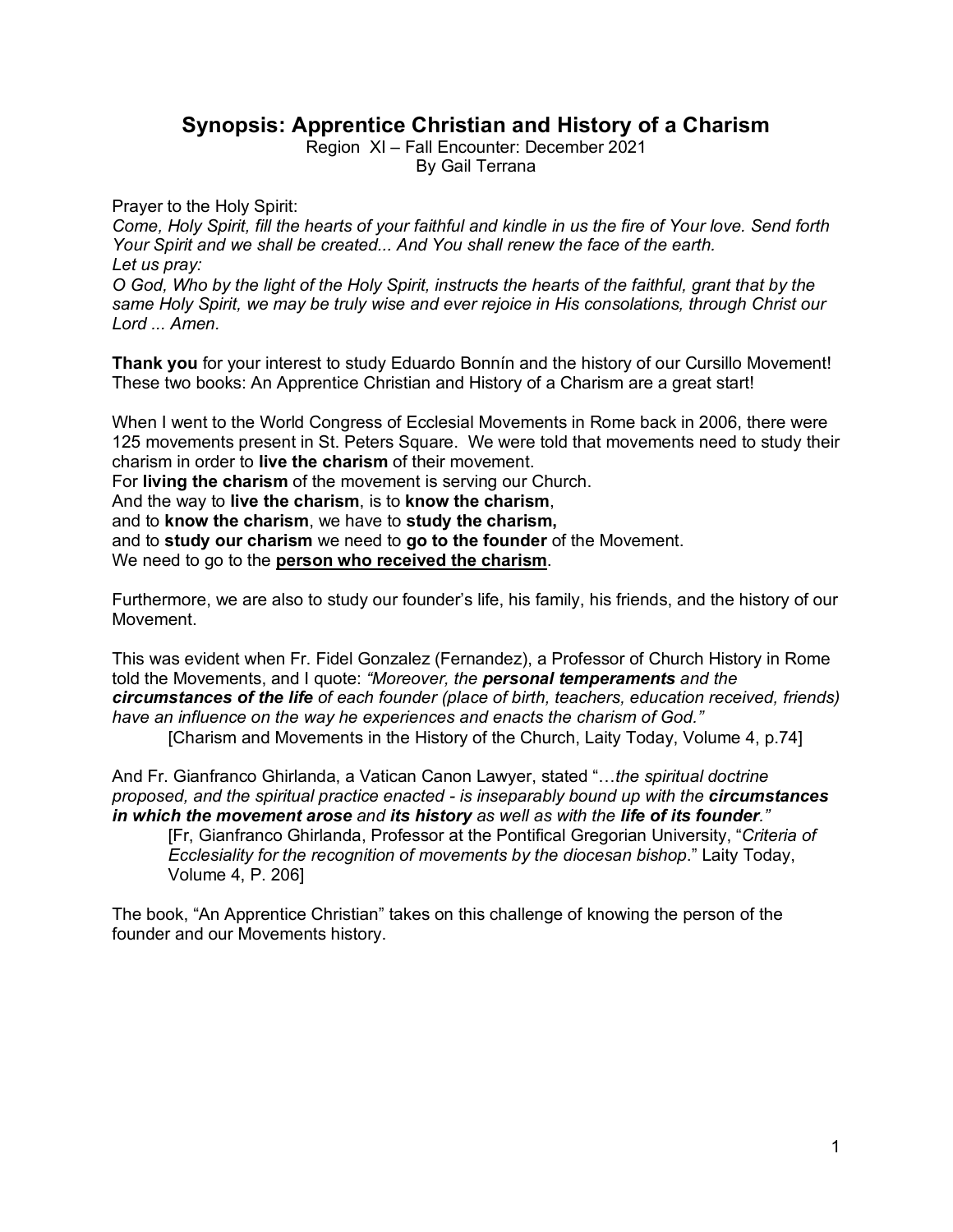# **AN APPRENTICE CHRISTIAN**

This book is a biography on the life of Eduardo – one on one, while he was living - It has great value in knowing about his life and the history of the movement.

I would like to start by highlighting a Pope Pius XII address which is part of Eduardo's testimony on how he was inspired to begin a Study of the Environments.

**On pages 72-74**, Eduardo explains how he came across a presentation from Pope Pius XII and he felt something, it moved him. He explains that the restlessness he felt when he read the Popes "Address" is what led him to begin a "Study of the Environment" which turned into a rollo, and which ultimately led to the creation of the Cursillo Movement.

There are 2 other places where he mentions the Pope Pius Address of 1940. One can be found in his book, "*My Spiritual Testament*", pages 28-30 where he goes into a little more detail, and the other is in his presentation entitled, *The Foundational Charism*, which Eduardo gave at a V World Encounter in Korea in 1997. This presentation can be found in the book, "*The Thinking of Eduardo Bonnín, Book 1"* p. 115, which was recently published in 2019.

What I want to point out that I think is of great significance is the **date** of the Pope's Address. Pope Pius XII Address is dated February 6, 1940. This date, February 6<sup>th</sup> is the exact same month and day that Eduardo passed away. Eduardo Bonnín died on February 6<sup>th</sup>, **2008**. I don't think this is a coincidence, I believe this is providential. I love pointing out this fact.

Eduardo's answers to the questions give us insight to his life, his family and his friends. All of this is important to knowing the mentality of our founder. But also he answers some of the "whys" of our Cursillo and even our Cursillo weekend which is something everyone has an interest.

If anyone is familiar with the *Rector Guide, Step by Step*, you may know (or have heard) of the *Appendixes* that accompany it. And in *Appendix 8* there is a story entitled, *"The Skiing Story*". This story is read by the Rector after the Piety rollo. Well in this book, *An Apprentice Christian*, Eduardo retells the story on **pages 102 -103**. These Appendixes are new to us, but they have been a part of Cursillo in Mallorca from the beginning. Many cursillistas are now studying the *Rector's Guide* to try to understand the "why" of each story or anecdote.

 It is important for us to know the why so that we do not eliminate something that is important to the purpose of Cursillo. We are discovering that the Cursillo is preferentially for the "faraway". We may not understand why a particular Story or Anecdote is read on the Cursillo, but it is important for us to take time to study it and try to understand.

I would like to highlight this importance by reading a letter from a new cursillista. It was sent to the Rector of a Men's Cursillo in Canada, [our friends in Canada have been studying the new Rector's Guide and started implementing it in 2018]. This new Cursillista happens to be a priest who was deeply touched by the Skiing Story with the story line, "*All this for me…."*

The letter reads….

*"I would say one of the profoundest moments of my Cursillo for me was a story that Gabriel Ferdinand, the rector, told, I think somewhat extemporaneously.* 

[He thought it was off the cuff… So, he retells the story, thinking no one probably knew about it… So bear with me as I continue to read his letter…

*He told of a group of students who had travelled to Whistler during their Winter Break to ski. One day, late in the afternoon, as they were making their final descent a violent storm blew*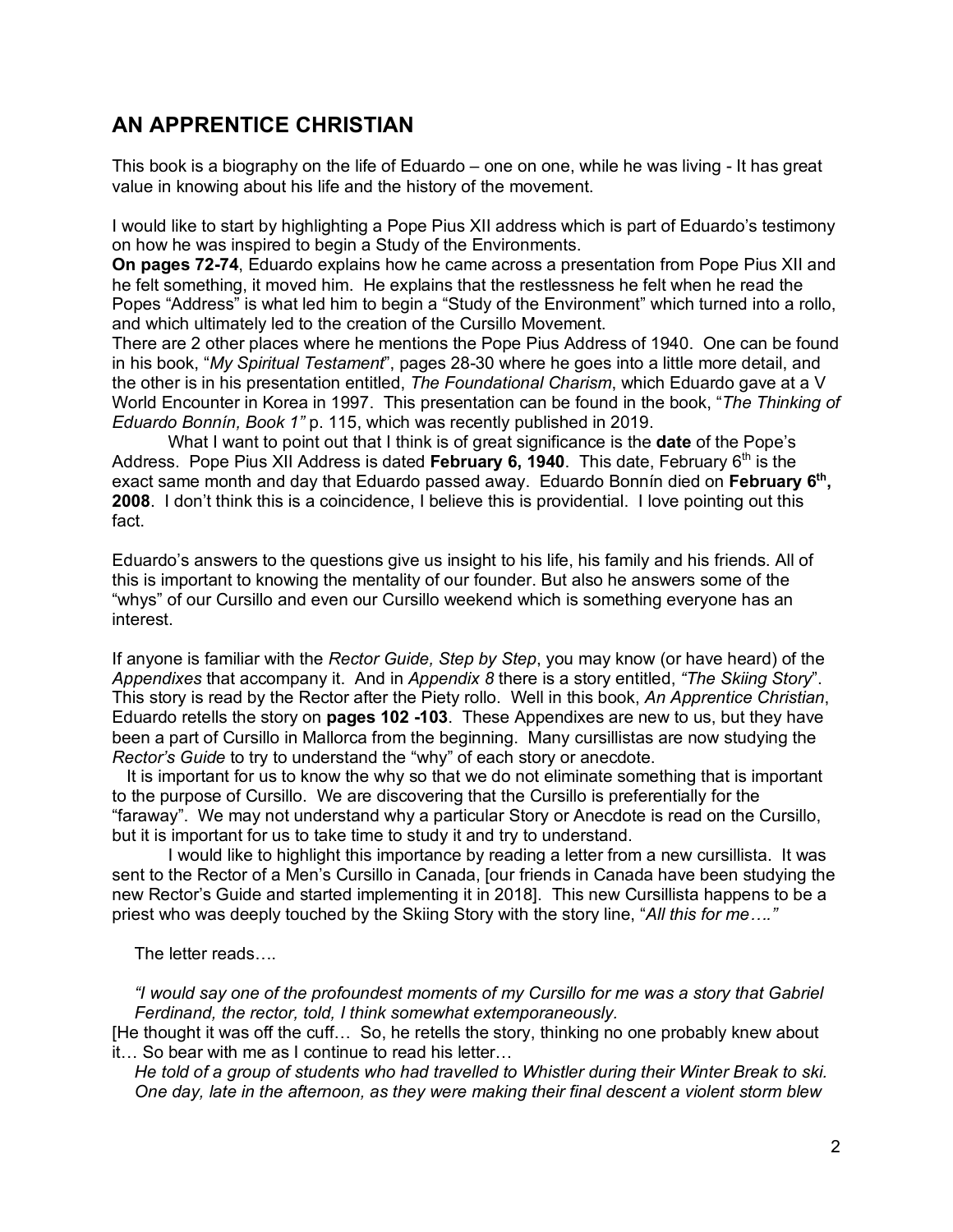*up and they were forced to take cover in a cabin part way down the hill. As they settled in to*  wait out the storm it was discovered one of the girls was not with them. Her boyfriend, *deeply alarmed, set out in the storm in an attempt to find her. He discovered her unconscious, somewhat off the track, having experienced a bad fall. He hoisted her onto his shoulder and carried her back to the cabin. Once safely back he told everyone what had happened. Surprisingly he had three reactions to his telling of his experience: some marveled in admiration at his courage, a second group listened and only heard bragging and self-focus.* 

*"…But the young lady, having regained consciousness, and having heard the telling of the story could only utter, "All this for me?" 'All this for me?' Wow! 'All this for me, Lord!' The grace of that story stuck with me for the rest of the weekend. Following that talk our small group went to the chapel before the Blessed Sacrament and all I could think of was 'All this for me, Lord?' It stuck with me the following week. I kept mulling it over and over in my mind; 'All this for me, Lord!' I worked the story into my homily the following weekend as we were approaching Holy Week. Yes, indeed, All this for me! All this for each one of us. What a wonderful grace that I still savour! It is always fascinating where the Holy Spirit will strike and stick!"*

Isn't this amazing!! A priest was deeply affected by the story that is in Appendix 8 of the Rector's Guide. We may not understand why the story is important, or we might say "This story wasn't part of my weekend", but yet, as the priest has shared in his letter, it does have significance. Our continued study and our openness to accept what we are learning, will help us keep the Cursillo for what it was intended, and keep it in line with its foundational charism.

I also want to point out the *Presentation* at the beginning of the book, **page 13**. We may have a tendency to skip over it and go right to the main part of the book – the questions and answers. The *Presentation* is written by the author – the biographer writer, Suarez – He explains how St. Paul wanted to move outside of the religion of Judaism to reach others outside of Judasim. And St. Peter did not want to do this, but everyone was so intrigued by St. Paul's enthusiasm and conviction that, well we all know - the rest is history, as the author states.

I find it interesting that the author **compares Eduardo Bonnín to St. Paul.** Is this similar to Eduardo's consistent emphasis on the "faraway" …??

Those outside of Religion, on the fringes?

And more importantly, it seems the author Suarez is also aware of Cursillo being the modern day "**cristianismo**". Cristianismo is the term that is used in referring to the Early Christians, the early Church.

This is a new word to our translations. We have **NOT** seen it in the English community – until now. There is no English word or translation to concisely convey the meaning, so this is another word that must remain Spanish.

For years, CRISTIANISMO was translated in English as "Christianity", but it is not the same thing in that it has a different meaning. CRISTIANISMO refers to the life of the Early Christians and the Early Church which Eduardo and many of the young men were studying in the 1940's.

CRISTIANISMO is a **form** of Christianity.

It is the living content of what is Christian. It is Christian life.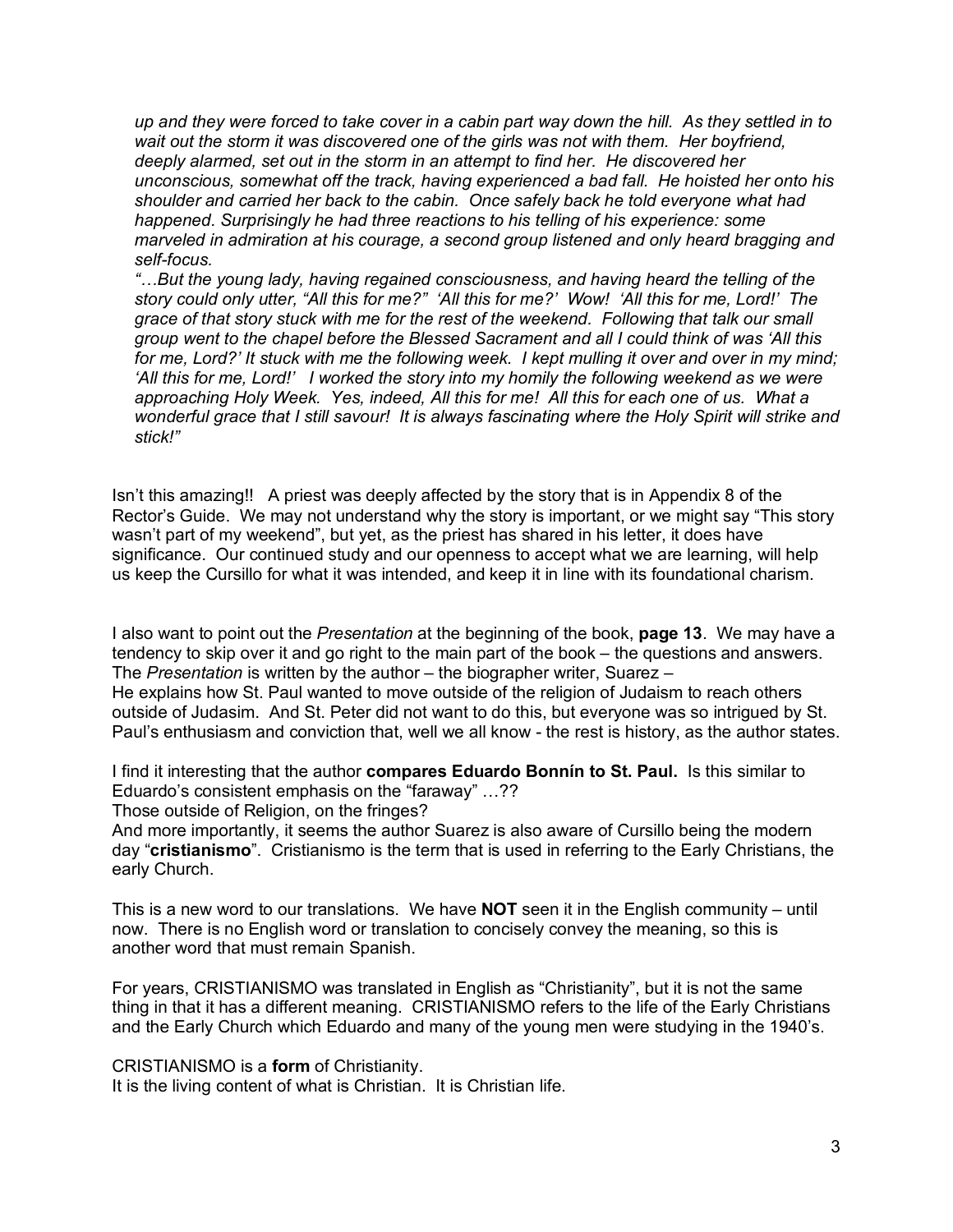Cristianismo is about an encounter. It is about a decision. The Acts of the Apostles is the first record of **Cristianismo**.

It is defined by Karl Adam, in *The How and the Why* as: "*The Cristianismo, past and future, is essentially an outpouring of the Spirit; it is essentially the miracle of Pentecost."*

And Eduardo says of the first five Cursillos in the *How and the Why*: *"… as was already intended - the luminous content of the "Cristianismo" era was captured in all its breadth and intensity by those who lived on the margins who were inflamed and filled with Christ in a few days!"* 

Cristianismo - This is what was intended !!

In the *Apprentice Christian* book, the word **Cristianismo** is used 14 times, however it was translated as Christianity.

 Since we are discovering the significance of this word in the origins of the Cursillo Movement, I made a handout of where these 14 places are located where "cristianismo" was used in the book. I will show the handout at the end so you can write the word "cristianismo" right into your book.

I also want to add that you will see this word "**Cristianismo**" in the new *Lay Rollos* that are going to be printed. It appears multiple times (90 times!!!) So, you now have a "heads up". EXCITING!!

[new Lay Rollos have September 30, 2021 printed on the bottom of each page.]

Moving on, in the Apprentice Christian, the author Suarez (who wants to know about the history of the Cursillos), brings up in his questions to Eduardo the name of Fr. Cesáreo Gil, a priest from Venezuela. It starts on page 71 and goes through p.75. Suarez references a particular Encyclopedia that contains 30 pages of the history of Cursillo all of which was written by Fr. Cesáreo Gil, then he questions some of the facts stated by Fr. Cesáreo.

Eduardo responds to one of the questions, *"Venezuela published more material about Cursillo than any other country, but their publications are disorienting because they have nothing to do with the laity. They have this thing about changing the foundational charism."* [**P. 75]**

The author Suarez brings up a **letter**, which is going to lead to the next book. Suarez reads from a **letter dated May 3, 1997**, in which Fr. Cesáreo has written to Eduardo and is retelling the history of Cursillo as Fr. Cesáreo knows it. And Suarez wants to get Eduardo's reaction to this history. This is significant because Fr. Cesáreo is the key person representing the World Cursillo Movement to the Vatican.

Eduardo's response, *"I obviously do not want to argue, but sometimes I have thought that what would be most transparent, and true to the facts, would be to make public some of the correspondence that we exchanged during those years, regarding this topic."*

So, what happens next? Eduardo followed through on this thought to make the history more transparent and decided to publish the letters –

And that is how we got this next book: History of a Charism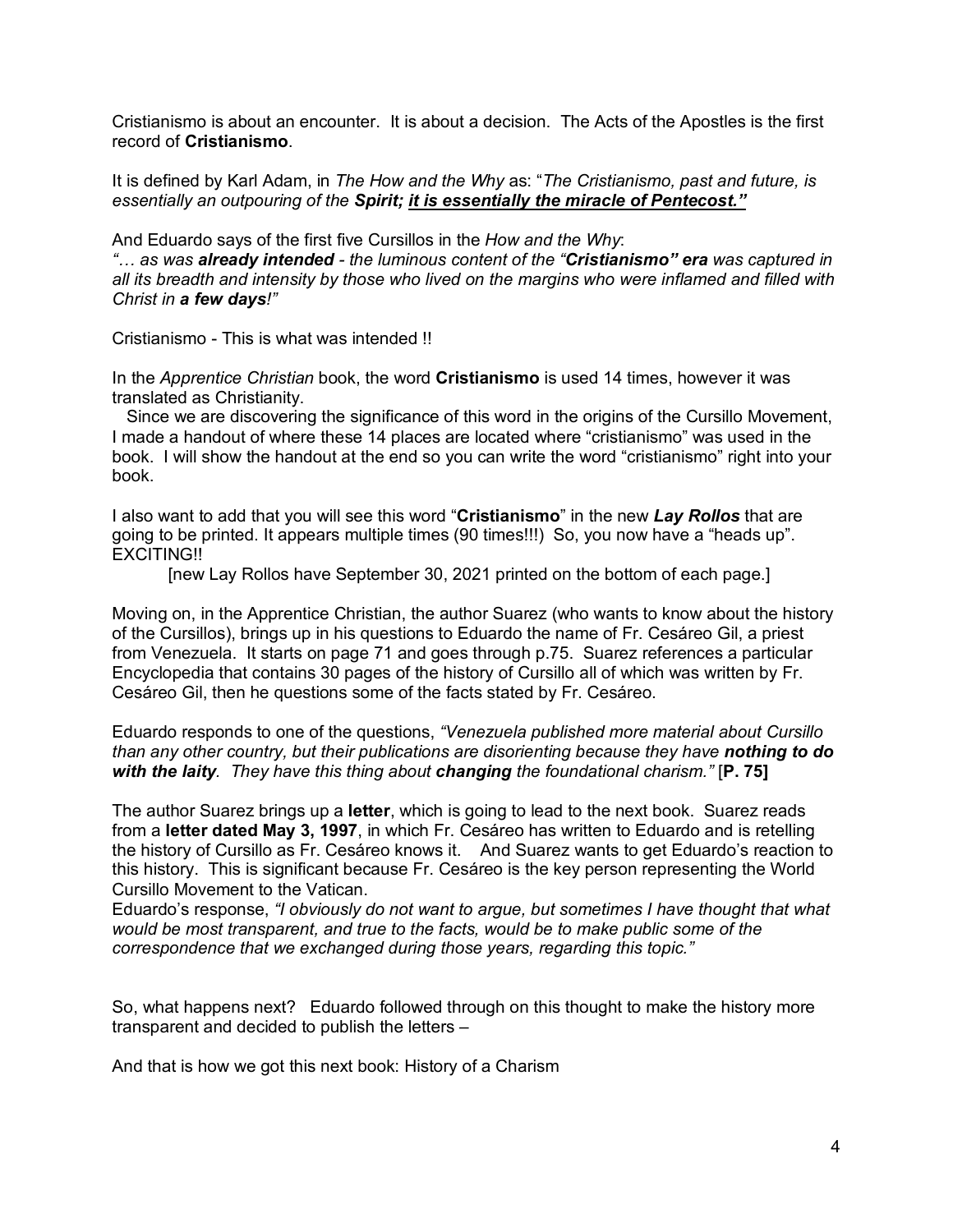# **HISTORY OF A CHARISM**

This book is the publication of the letters between Eduardo Bonnín and Fr. Cesáreo Gil. Its purpose is to show with transparency the history of the Cursillos in Christianity.

I believe it is a cornerstone of the history of the movement and the foundational charism.

To summarize its importance, I would like to read from page 21. I think this gives us an idea of what we are going to discover about the history of the movement, its origins, and its struggles.

This is in Eduardo's own words,

#### **READ FROM BOOK**, p. 21

*"Once again, the founders have to fight, as they have always done, to save the LAY focus of the movement. I am saying again that this means saving its foundational charism. The essential component is that it is LAY, and that its target is the faraway… this means making things easier*  for them, and simplifying it every way we can, it means knowing how to live in the world, in the *place where God wants them to grow and develop, with their normal disposition, but one that is Christian. This intention is demanded by the foundational charism. What we propose is to defend, as we have always done, the irreducible core that has been falsified from the beginning. … to always keep the cursillos with strict fidelity to its foundational charism, that for so long has been kidnapped and often ignored."*

Surely these are strong words – falsified, kidnapped, ignored…

In this book, *History of a Charism*, we have Eduardo's own words on what is the foundational charism, how the Movement came to be. But through the letters it is apparent how he was treated by the Bishop and the clergy. And I say this not as an attack on clergy, this is the fact as it was in the 1940's and 50's. Other books on the history written by other authors show how **Eduardo was silenced, how he was ordered by the Bishop not to travel, not to meet in groups and other demands**. But Eduardo is a humble man, always obedient to his Bishop and the priests. From all I have read his attitude seems to be – the movement belongs to the Holy Spirit and the Holy Spirit will take care of it. But with all these questions on the history, he knew he had to leave us the truth before he passed away. The letters exchanged between himself and Fr. Cesáreo show transparency of the history.

Reading the book from front to back is difficult. There are several components to the book that are intertwined in the book. Eduardo was certain in how he wanted this book arranged. His focus was transparency and truth. So he mixed the letter exchanges among the various articles he was asked to write for the Magazine, Testimonio. Most likely to him, this was more discreet. So when I was working on this book, I had to abide by the order of the book as Mallorca printed it so that it would be according to Eduardo's wishes. However, I think there is a better way to order the reading of this book that will help our understanding.

First, let me further identify Fr. Cesáreo who was a friend of Eduardo and with whom the letters are exchanged. Fr. Cesáreo Gil was a priest in Venezuela who was influential in the Cursillo Movement in Latin America and was a key figure in bringing the history of the movement to the Vatican. He coordinated a widely distributed Spanish magazine called "Testimonio", which contained many articles from leaders of Cursillo.